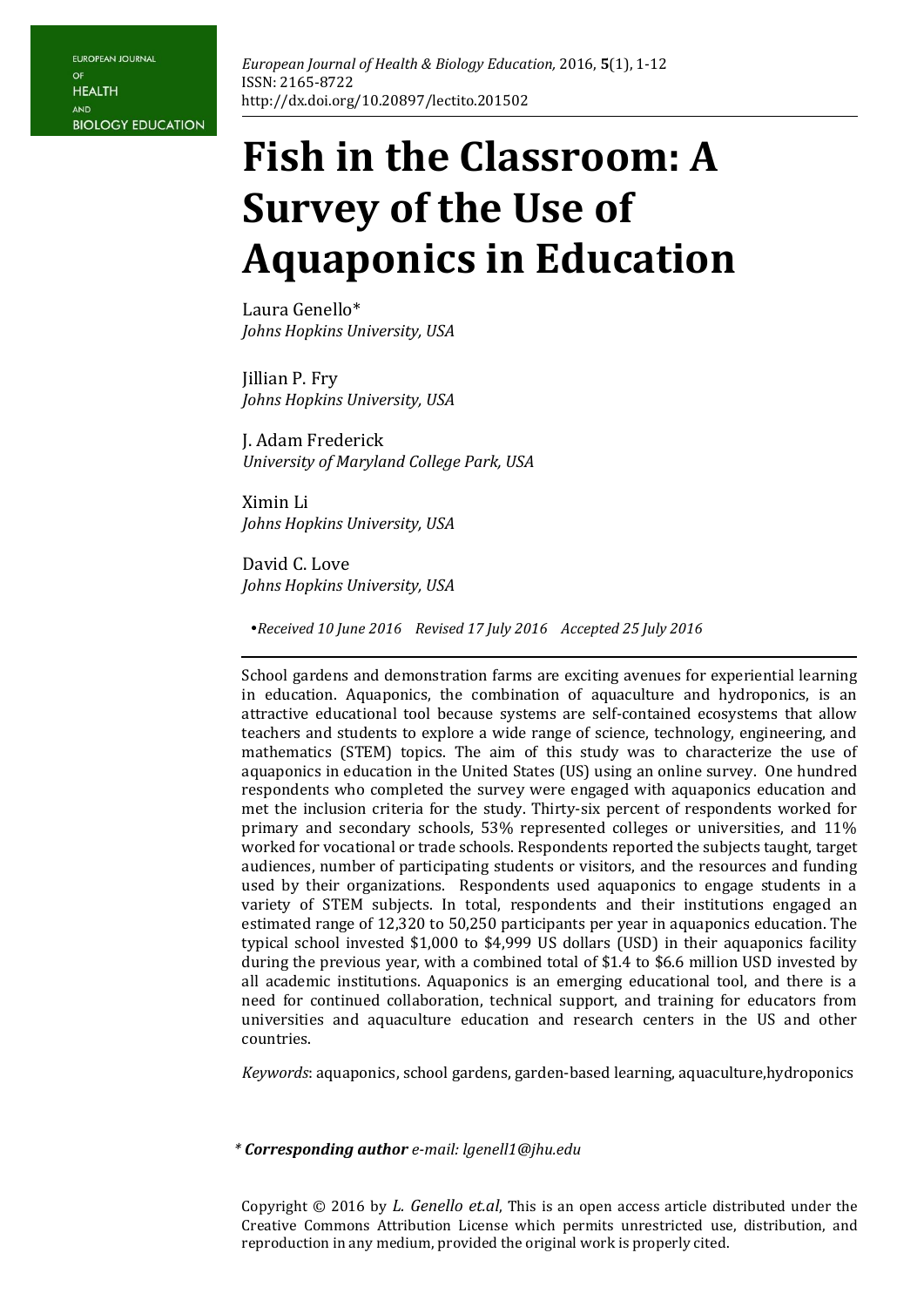# **INTRODUCTION**

As the sustainable agriculture movement has expanded, so has interest in using school gardens and demonstration farms for experiential learning in education (Williams & Dixon, 2013; Mazurkewicz, Harder, & Roberts, 2012). Williams and Dixon (2013) reason that garden-based learning aligns with two recent trends of public interest: growing awareness of the need for improved health, particularly children's health, and the increasing awareness of the importance of children spending time in nature. Experiential learning through gardening has been documented to have a wide range of positive impacts on students, including direct academic outcomes such as improved performance in science, math, or language arts, and non-academic outcomes such as increased dietary preference for fruits and vegetables, personal development, cooperation, and environmental awareness (Parmer, Salisbury-Glennon, Shannon, & Struempler, 2009; Morgan, Hamilton, Bentley, & Myrie, 2009; Williams & Dixon, 2013).

In addition to soil-based gardening, other methods of agriculture are increasingly incorporated into educational curricula and activities, including aquaculture, hydroponics and aquaponics (Frederick 2005). Aquaculture systems, in which aquatic plants and/or animals are raised, can be effective tools for providing students with new environments for hands-on learning (Caldwell 1998; Frederick 2005; Wigenbach, Gartin, & Lawrence, 1999). Initially, aquaculture education was focused on traditional agriculture and vocational schools in order to produce a qualified workforce for the aquaculture industry; however, increasingly educators in secondary schools are taking an interest in incorporating aquaculture into their programing as a vehicle to teach science, math, and other topics (Frederick 2005), and Soares, Buttner and Leavitt (2001) document a variety of existing aquaculture curricula for educators. In fact, at least one program, the Maryland Sea Grant Aquaculture in Action program in the United States, has been developed to offer training and support for teachers running recirculating aquaculture systems in their classrooms for use as a living laboratory for student research projects (Maryland Sea Grant, 2014).

Aquaponics is a form of aquaculture, in which hydroponic plant grow beds are joined with aquaculture tanks. In aquaponics systems, fish waste is used to fertilize plants, and bacteria and plants remove nutrients, filtering the water for the fish. Aquaponics systems recycle water while converting the fish waste into a resource, and provide an avenue for educators to discuss ecosystem functions, sustainability, resource conservation, agriculture, and healthy food production. In a survey of 10 educators using aquaponics systems in their classrooms, Hart, Webb and Danylchuk (2013) found that educators were attracted to aquaponics because it offers handson learning, flexibility, integration of fun and science, use of technology, and address science, technology, engineering, and math (STEM) and food concepts. Moreover, operation of an aquaponics system incorporates knowledge from a variety of subjects including agriculture, biology, engineering, nutrition, chemistry, and technology providing educations with ample opportunity to incorporate aquaponics systems into their lesson plans across a variety of disciplines. Aquaponics also provides stimulating material and project-based learning opportunities for students and teachers (Wardlow, Johnson, Mueller, & Hilgenberg, 2002).

While the use and impact of soil-based school gardens has been frequently documented in the literature, existing literature on the use of aquaponics in education is limited and primarily focuses on documenting case studies or presenting student/teacher feedback. Nelson (2007) documents several examples of educators using aquaponics systems as a teaching tool for STEM education, a living laboratory for student research projects, or a site for job training and hands-on agricultural experience (Nelson, 2007). In an article in Tech Directions, technology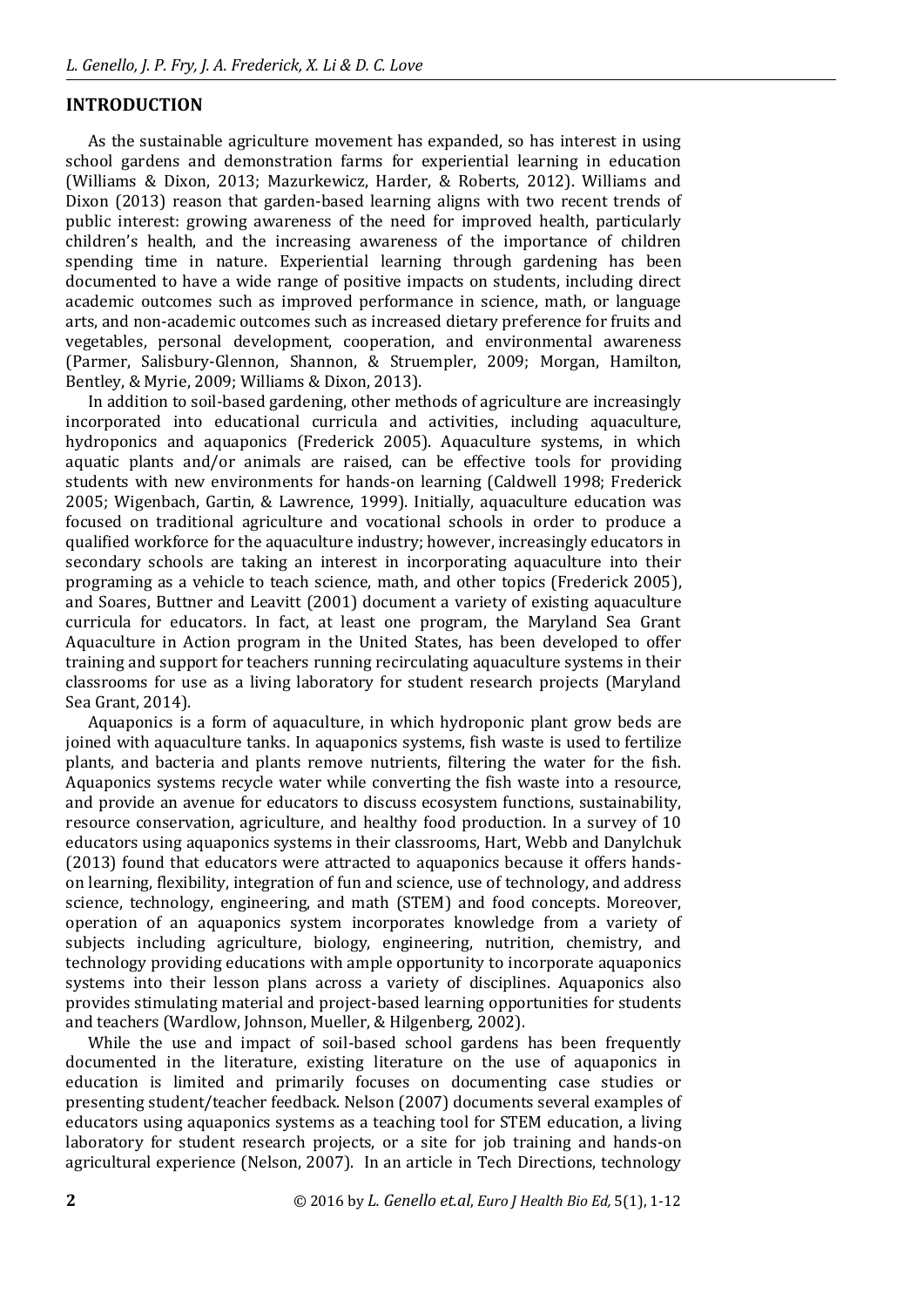teacher Erik Johansen reported on his personal experience using an aquaponics system to successfully integrate biotechnology components into his curriculum. The aquaponics system allowed his students to work on creative engineering projects, such as creating an automated fish feeder using legos, or modifying a toilet-bowl fill valve to regulate water flow (Johanson, 2009). In another example, Wardlow, Johnson, Mueller, and Hilgenberg (2002) documented the "Aquaponics in the Classroom" program, run by the University of Arkansas, in which teachers were loaned prefabricated aquaponics systems for their classrooms for use as a teaching aid in STEM education. Aquaponics systems have also been used in higher education. A team of students and professors in the Department of Environmental Science at Allegheny College developed an aquaponics system as a platform for community engagement and student research projects (Eatmon, Szymecki, & Varrato, 2012).

While examples of aquaponics in education are easy to find, the scope and extent of aquaponics in education has not been well-documented. The aim of this study was to characterize the use of aquaponics in schools in the United States, and the findings could be applicable to other countries. Specifically, we report: the demographic profile of survey respondents practicing aquaponics-based education; the characteristics of classroom systems, the target audiences of those education activities; the education subjects taught using aquaponics; the number of participants; the knowledge of system operators, and the resources and funding used by organizations. We hope that these findings can help create a foundation for future research on aquaponics education and inform educators interested in integrating aquaponics systems into their curriculums. As the aquaponics industry gains momentum, interest in aquaponics in education is likely to increase. Understanding the extent of the practice currently is an important first step in understanding the overall effectiveness of this new education technology.

## **METHODS**

#### **Survey**

An online survey questionnaire was developed and implemented as described by Love (2014). Survey questions were drafted and pretested with a group of 10 aquaponics practitioners. The final survey was distributed using Qualtrics (Provo, Utah), a web-based survey platform. Because the target population has not been previously well-defined, the survey was distributed using a chain sampling method (i.e. referral or snowball sampling) with the help of eighteen partner organizations who distributed the survey to their subscribers and members through email lists, direct email, social media posts, and online newsletters. The survey was also emailed to 365 potential respondents whose contact information was obtained at one of two aquaponics conferences in 2013 (The Aquaponics Association Conference in Tuscon, AZ and the International Aquaponics Conference in Stevens Point, WI). The survey codebook, which contains a complete list of survey questions, is provided in the supplement to Love (2014). The methodology was reviewed by the Johns Hopkins University Insititional Review Board (IRB No: 00005088).

The survey was open between June 25, 2013 and October 1, 2013, and 1084 complete responses were collected during this period. The inclusion criteria for the present analysis was as follows: any respondent who was 18 years of age or over, can read English, had operated and maintained an aquaponics system within the previous 12 month period, had taught aquaponics (*e.g.*, host tours, classes, courses, lectures, or workshops) within the previous 12 months, and represented an educational institution (primary or secondary school, colleges, universities, or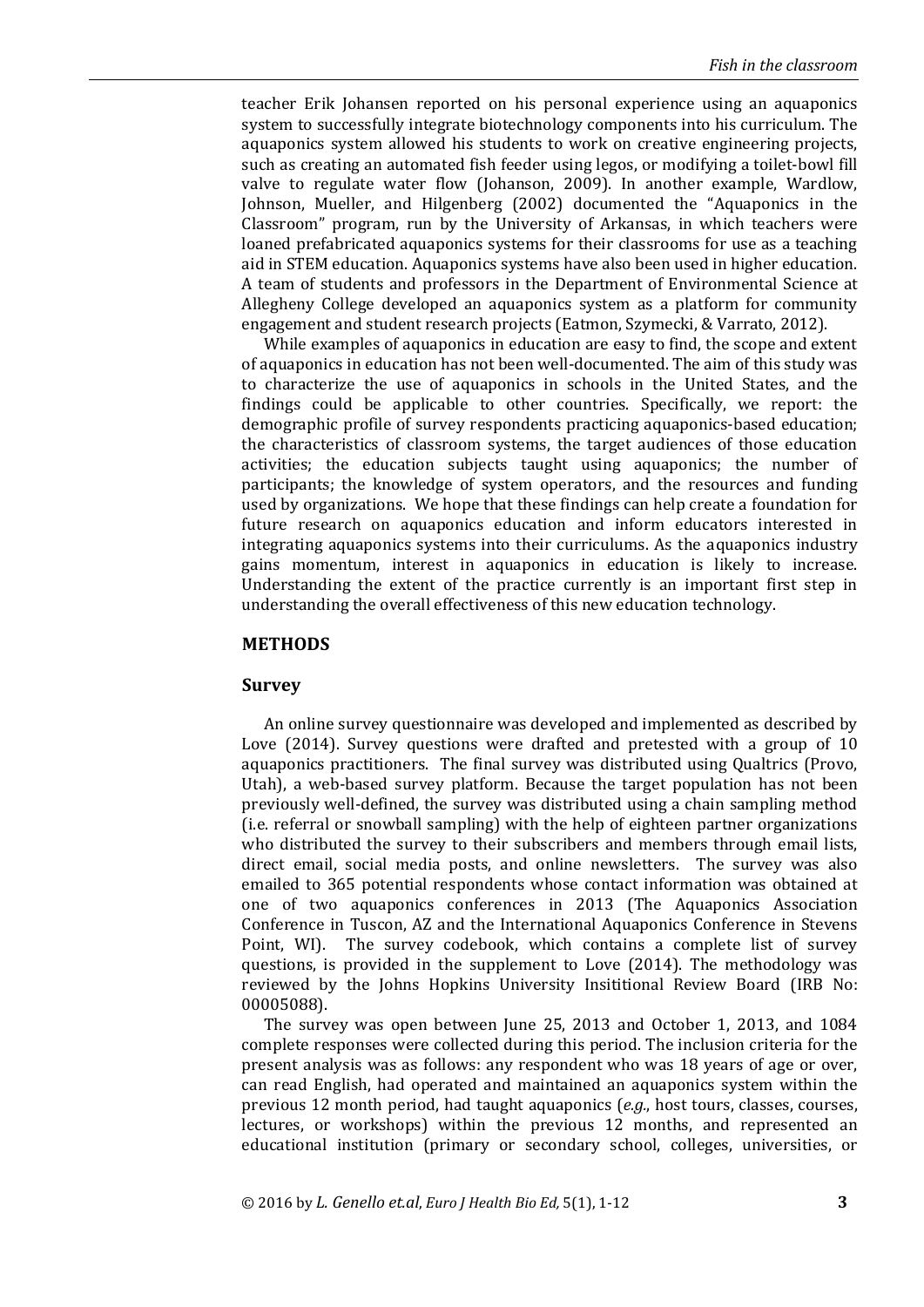vocational schools). Respondents were asked to submit a maximum of one response per organization. One hundred respondents met the inclusion criteria.

# **Data analysis**

Data from the survey software (Qualtrics, Provo, UT) were exported and analyzed in Excel (Microsoft, Redmond, WA), STATA (StataCorp LP, College Station, TX), SPSS (IBM, Armonk, NY), and Prism (v5, GraphPad, La Jolla, CA).

# **RESULTS**

# **Demographics**

Just over half of all respondents (53%) represented colleges or universities (Table 1). Thirty-six percent worked for primary or secondary schools and 11% worked for vocational or technical schools. Among respondents, 77% were male, 20% were female, and 3% did not specify a gender. The mean age of respondents was 46 years old. Forty six percent of respondents had a graduate degree, and 45% had a college degree or had taken some college classes. Most respondents (54%) had less than 3 years prior experience practicing aquaponics, with only 6% of respondents having greater than 5 years prior experience. Ninety two percent of all respondents lived in the United States representing 35 different states; one respondent each lived in Australia, Malaysia, and Canada. Three respondents did not report a location.

|                                                 | Number of respondents (%)                   |                                                                        |                                                                   |  |  |  |  |
|-------------------------------------------------|---------------------------------------------|------------------------------------------------------------------------|-------------------------------------------------------------------|--|--|--|--|
| <b>Demographics</b>                             | K-12 Primary and<br><b>Secondary School</b> | 2-year or 4-year<br><b>College or University</b><br>or Graduate School | <b>Vocational or Trade</b><br><b>School or Training</b><br>Center |  |  |  |  |
| <b>Overall</b>                                  | 36                                          | 53                                                                     | 11                                                                |  |  |  |  |
| Gender                                          |                                             |                                                                        |                                                                   |  |  |  |  |
| Male                                            | 28 (78)                                     | 43 (81)                                                                | 6(55)                                                             |  |  |  |  |
| Female                                          | 7(19)                                       | 10 (19)                                                                | 3(27)                                                             |  |  |  |  |
| Not specified                                   | 1(3)                                        |                                                                        | 2(18)                                                             |  |  |  |  |
| Age, yr                                         |                                             |                                                                        |                                                                   |  |  |  |  |
| 18-29                                           | 5(14)                                       | 12 (23)                                                                | 1(9)                                                              |  |  |  |  |
| 30-39                                           | 5(14)                                       | 7(13)                                                                  | 1(9)                                                              |  |  |  |  |
| 40-49                                           | 7(19)                                       | 14 (26)                                                                | 1(9)                                                              |  |  |  |  |
| 50-59                                           | 15 (42)                                     | 14 (26)                                                                | 4 (36)                                                            |  |  |  |  |
| 60-69                                           | 4(11)                                       | 6(11)                                                                  | 3(27)                                                             |  |  |  |  |
| $70+$                                           |                                             |                                                                        | 1(9)                                                              |  |  |  |  |
| <b>Education</b>                                |                                             |                                                                        |                                                                   |  |  |  |  |
| Graduate degree                                 | 18 (50)                                     | 28 (53)                                                                |                                                                   |  |  |  |  |
| College degree or<br>college classes            | 17 (47)                                     | 19 (36)                                                                | 9(90)                                                             |  |  |  |  |
| High school, GED,<br>or some high school        | 1(3)                                        |                                                                        | 1(10)                                                             |  |  |  |  |
| Country<br><b>United States</b><br>Not reported | 32 (89)<br>3(8)                             | 52 (98)                                                                | 9(90)                                                             |  |  |  |  |
| Other country                                   | 1(3) Australia                              | 1(2) Malaysia                                                          | 1 (10) Canada                                                     |  |  |  |  |

**Table 1.** Demographics of survey respondents engaged in education and outreach.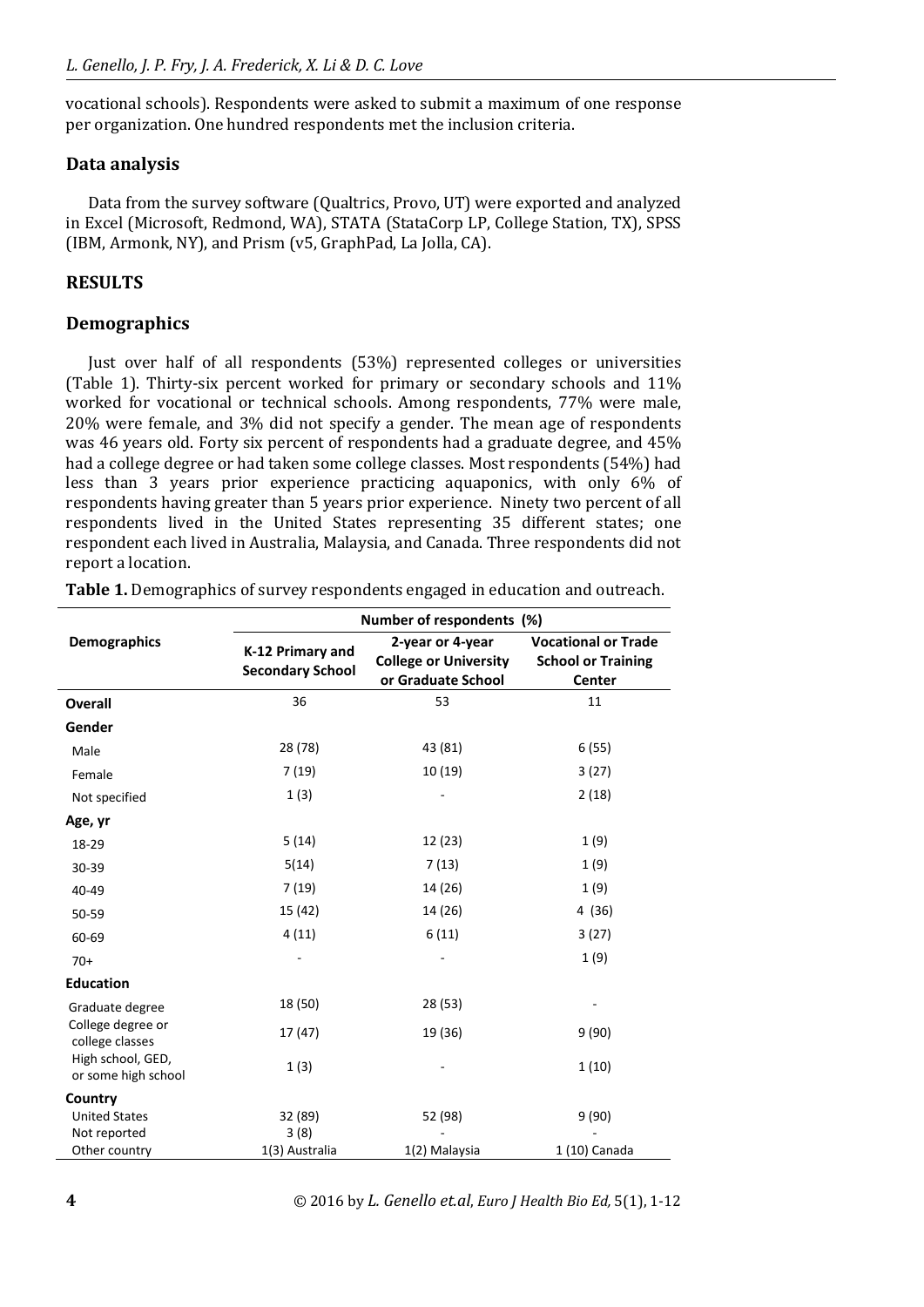| Aquaponics experience,    |         |         |                   |
|---------------------------|---------|---------|-------------------|
| yr                        |         |         |                   |
| <1                        | 6(17)   | 7(14)   |                   |
| $1 - 2$                   | 7(19)   | 14 (27) | 3(27)             |
| $2 - 3$                   | 7(19)   | 7(14)   | 3(27)             |
| $3 - 4$                   | 4(11)   | 5(10)   | 2(18)             |
| $4 - 5$                   | 3(8)    | 6(12)   |                   |
| >5                        | 2(6)    | 3(6)    | 1(9)              |
| Role in organization      |         |         |                   |
| Owner or Operator         | 3(8)    | 6(11)   |                   |
| CEO                       | 1(3)    |         |                   |
| <b>Executive Director</b> | 1(3)    | 3(6)    |                   |
| School Official           | 2(6)    | 2(4)    | 2(18)             |
| Farm Manager              | 1(3)    | 5(10)   | 2(18)             |
| Educator                  | 15 (42) | 25 (47) | 3(27)             |
| Employee                  | 1(3)    | 12 (23) | 1(9)              |
| Consultant                | 2(6)    | 2(4)    | 1(9)              |
| Volunteer                 | 1(3)    | 1(2)    | 1(9)              |
| Other                     | 1(3)    | 9(17)   | $\qquad \qquad -$ |

## **Target audiences**

Respondents were asked which groups they targeted with educational activities. While respondents primarily educated their students, many educators also targeted secondary audiences. Respondents from K-12 schools delivered educational and outreach activities to students in the following percentages by grade level:  $11<sup>th-12<sup>th</sup></sup>$ grades (56%); 9-10<sup>th</sup> grades (47%); 6-8<sup>th</sup> grades (36%); 5<sup>th</sup> grade and younger (36%). In addition, over a quarter (28%) of K-12 respondents targeted all ages, including both working-age adults and retirees, with their education and outreach activities. Respondents from colleges and universities primarily targeted undergraduate and graduate students, but nearly half (47%) of all college and university respondents also targeted working-age adults in addition to students, and 20% targeted K-12 students. Respondents from vocational and technical schools primarily targeted students at these schools, but 27% also targeted working-age adults.

## **Subjects taught using aquaponics**

Respondents were asked to select from a list of 16 subjects, including the subject of aquaponics, which they taught using aquaponics in the past 12 months. Figure 1 presents the 10 subjects taught most frequently by school type. At K-12 schools, respondents used aquaponics to teach a wide range of subjects: aquaculture, agriculture, biology, chemistry, environmental sciences, earth sciences, and food systems. In colleges or universities, aquaponics was the main subject taught, but other science, engineering, and agriculture subjects were also included. Vocational or trade schools taught a narrower range of subjects, with aquaponics being the primary subject taught. Aquaponics was also used for self-guided research projects at (80%) of all institutions surveyed, with K-12 schools and colleges and universities using aquaponics systems more frequently for self-guided projects than vocational schools.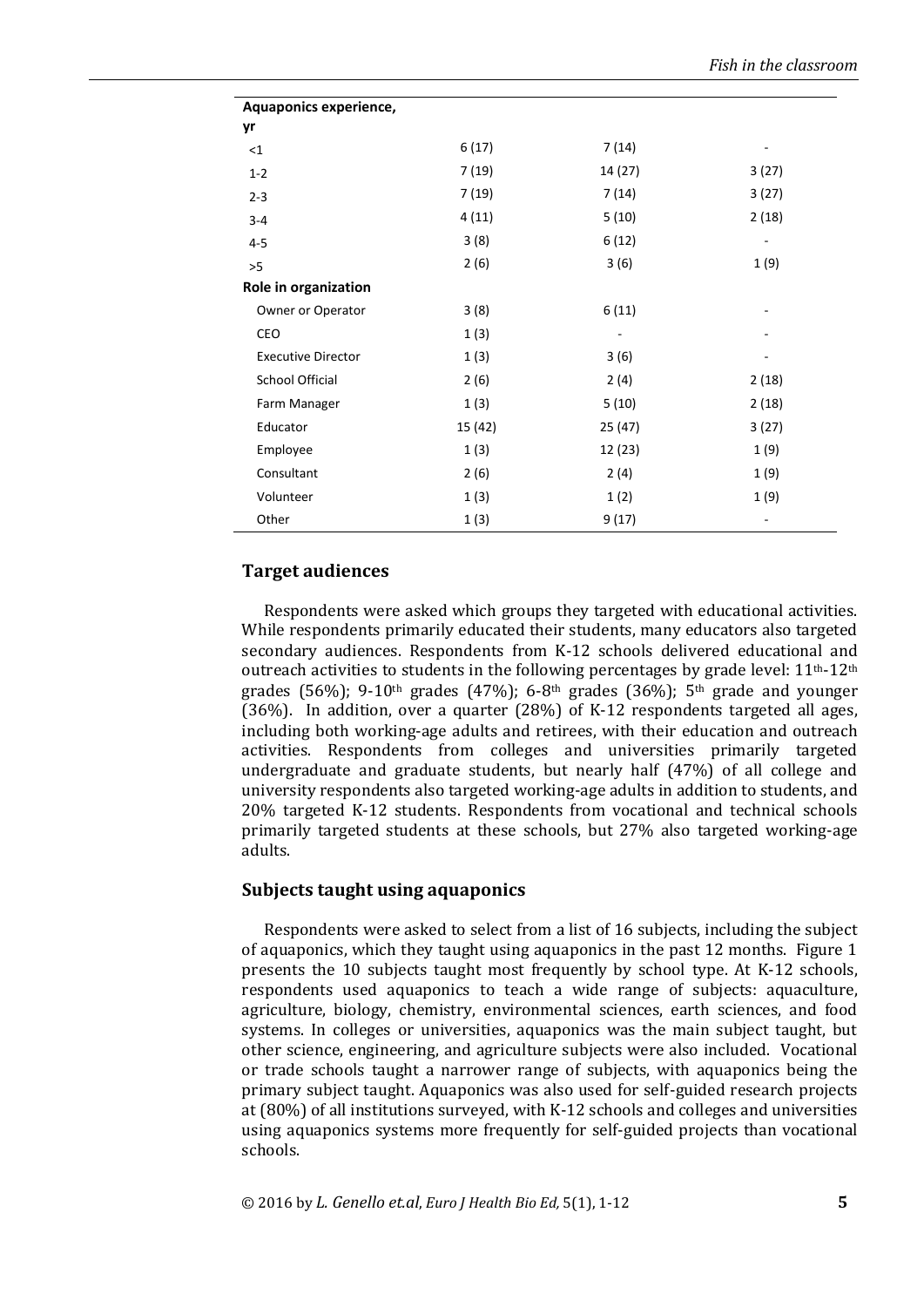

**Figure 1.** Frequency of subjects taught that incorporate aquaponics, by respondent organization.

### **Educational system and leadership**

The majority of respondents felt that aquaponics was integrated into their curriculum, with the highest proportion of vocational/trade school respondents (78%) reporting curriculum integration and the lowest proportion of colleges and university respondents reporting curriculum integration (60%). Seventy one percent of K-12 respondents felt that aquaponics was integrated into their curriculum. Respondents reported a high degree of support from their institution leadership (89% for K-12 school respondents, 86% for college and university respondents, 100% for vocational and technical school respondents).

## **Participants in tours, classes, courses and workshops**

The survey collected data on the number of participants in aquaponics-related lessons, tours, workshops or courses per institution per year as a categorical variable (*e.g.*, 1-24, 25-49, 50-99, etc. participants/year). The range of total participants per year was estimated by summing the upper and lower bounds for each response. We estimate that a total of 12,320 to 50,250 participants/year were involved in lessons, tours, or workshops using the schools' aquaponics systems. More accurate values for participants could be achieved by asking respondents to report continuous data on numbers of participants instead of categorical data. Colleges and universities saw the most participants/year, with a median number of participants ranging from 100-499; K-12 and Vocational/Trade schools both saw a median number of participants ranging from 50-99 (Table 2).

**Table 2.** Estimated number of participants taught per year at aquaponics facilities or classrooms

| Organization                      | N  | Median      | Range of total<br>participants per year |  |  |  |
|-----------------------------------|----|-------------|-----------------------------------------|--|--|--|
| College or University             | 53 | $100 - 499$ | $9,530 - 39,600$                        |  |  |  |
| K-12 School                       | 36 | $50 - 99$   | $2,310 - 9,060$                         |  |  |  |
| <b>Vocational or Trade School</b> | 11 | $50 - 99$   | 480 - 1,590                             |  |  |  |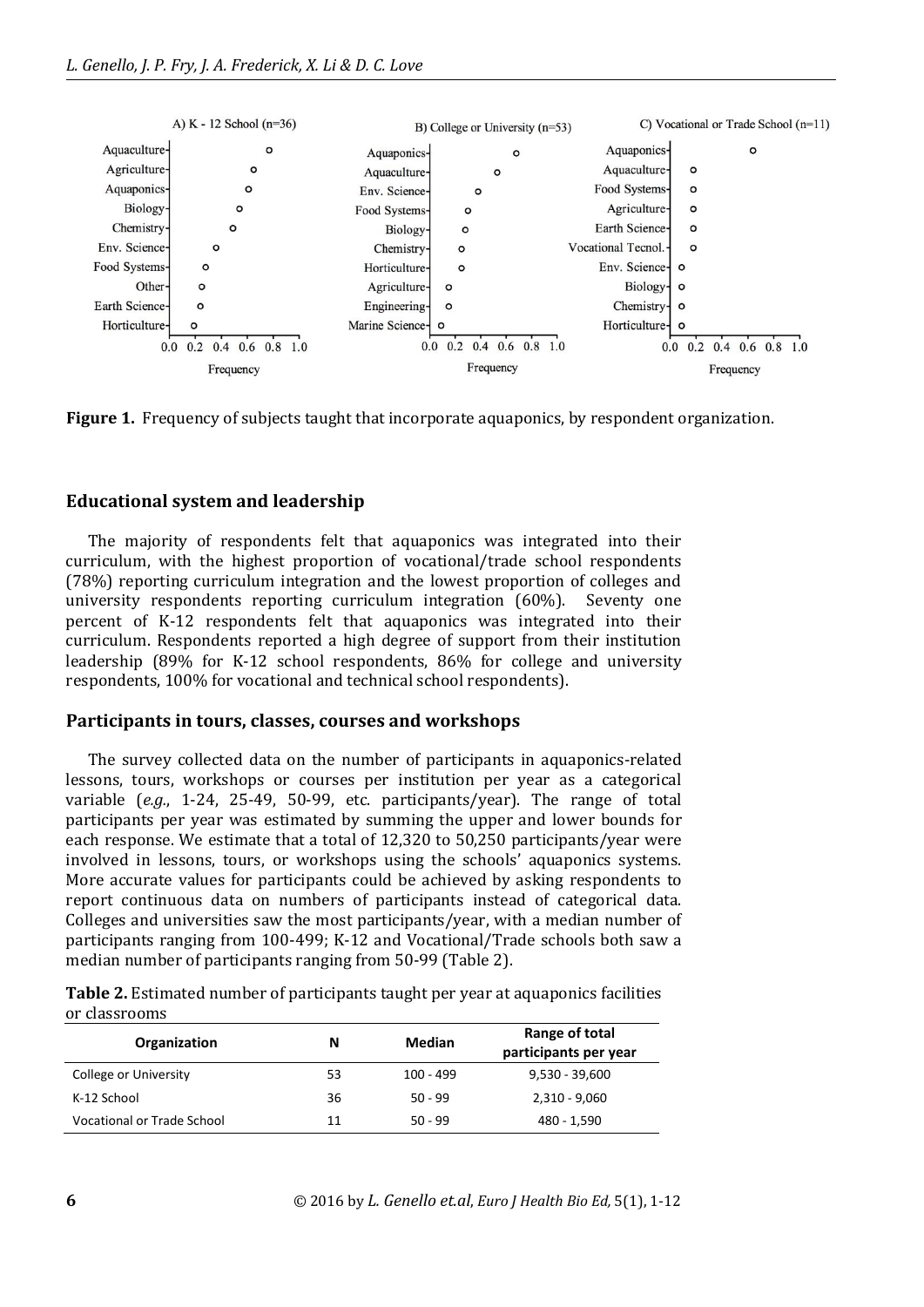## **Technical knowledge of respondents**

Respondents were asked to rate their knowledge of various aspects of maintaining an aquaponics system on a Likert scale of 1-5, with 5 representing "strongly agree" and 1 representing "strongly disagree." Across all school types, respondents "strongly agreed" that they knew how to modify the pH in the system and make repairs to plumbing. Respondents also "agreed" that they knew how to track fish growth rates, manage plant pests, and diagnose plant nutrient deficiencies. Respondents were less confident in their knowledge of regulations surrounding processing or selling fish.

### **Resources for technical assistance**

Respondents were asked what resources they use to troubleshoot and solve problems related to their aquaponics operation (Table 3). Respondents used the Internet (*i.e.*, websites, community forums, and YouTube) more frequently than any other means to troubleshoot and solve problems. Respondents contacted other practitioners more often than government agencies, university staff or agriculture extension offices that work on aquaculture or aquaponics. Over half of respondents also attended aquaponics seminars or workshops.

| ul classifuulis                   |                                           |                     |                             |                    |                                             |                        |                                  |                               |       |
|-----------------------------------|-------------------------------------------|---------------------|-----------------------------|--------------------|---------------------------------------------|------------------------|----------------------------------|-------------------------------|-------|
|                                   | Proportion of respondents using resources |                     |                             |                    |                                             |                        |                                  |                               |       |
| Respondents'<br>organization      | z                                         | websites<br>nternet | other<br>growers<br>Contact | resources<br>Print | extensio<br>University staff<br>agriculture | workshops<br>Seminars, | agencies<br>govt<br><b>State</b> | ς<br>δ<br>agencies<br>Federal | Other |
| K - 12 School                     | 36                                        | 0.89                | 0.83                        | 0.69               | 0.50                                        | 0.50                   | 0.22                             | 0.11                          | 0.06  |
| <b>College or University</b>      | 53                                        | 0.83                | 0.60                        | 0.74               | 0.74                                        | 0.53                   | 0.15                             | 0.15                          | 0.02  |
| <b>Vocational or Trade School</b> | 11                                        | 0.91                | 0.55                        | 0.64               | 0.55                                        | 0.55                   | 0.36                             | 0.09                          | 0.09  |

**Table 3.** Estimated number of participants taught per year at aquaponics facilities or classrooms

#### **Size of system and location**

Aquaponics systems at K-12 schools were smaller than those at college, university, and vocational schools. The median size of K-12 school systems held 1,500 L of water and occupied 19  $m<sup>2</sup>$  as compared to 2,200 L gallons (32  $m<sup>2</sup>$ ) at colleges and universities and 1,900 L gallons  $(70 \text{ m}^2)$  at vocational and technical schools. K-12 systems ranged from tabletop-scale systems at 75 L, to mid-sized systems with 7,900 L, while college, university, and vocational systems had a much greater size range with the largest college system containing 150,000 L. Across all school types, just over half (55%) of all respondents sited at least part of their system in a greenhouse, while 40% sited at least part of their system indoors. Only 31% had outdoor components to their system.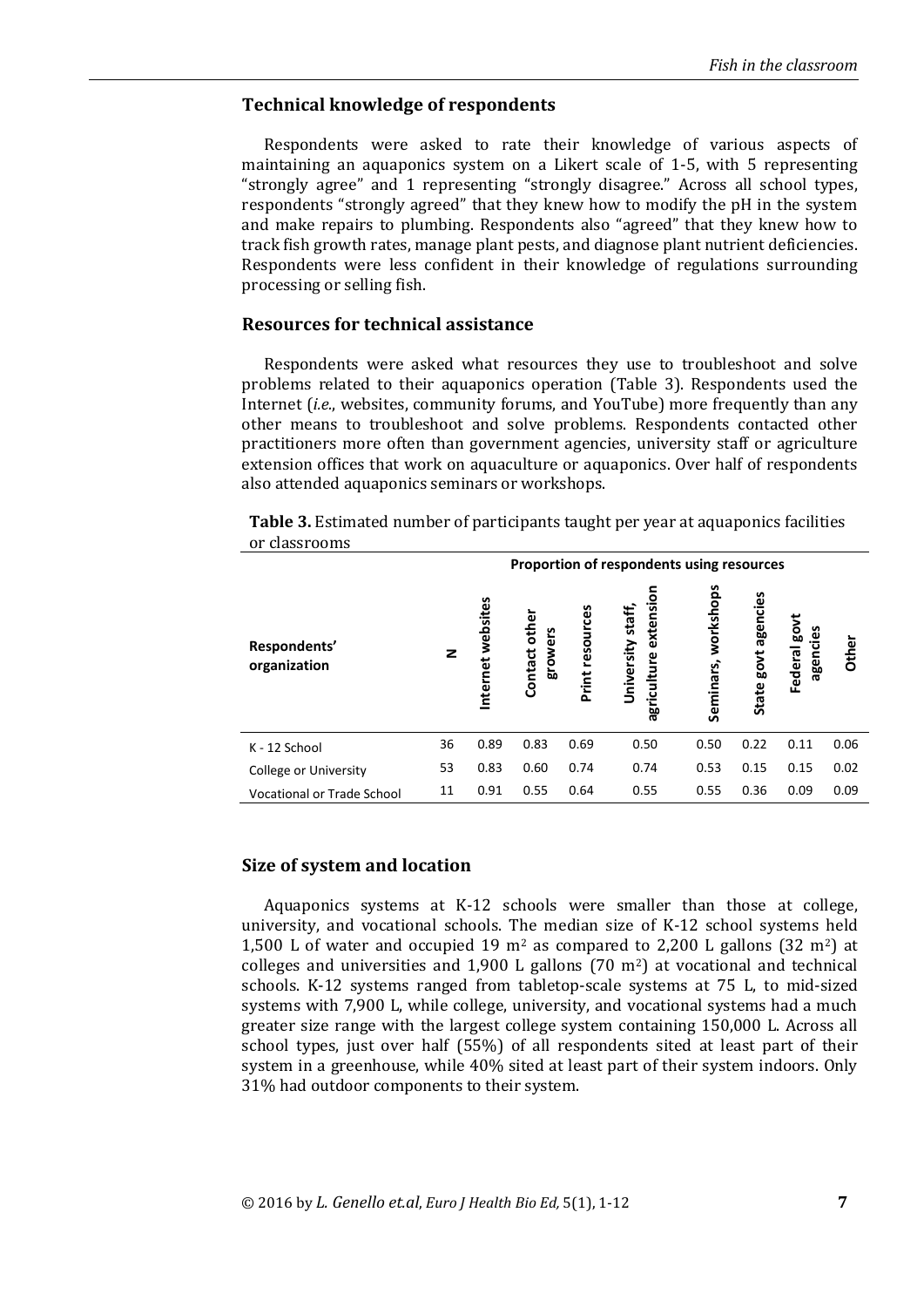# **Investments in aquaponics**

Schools made a wide range of investments in their aquaponics facilities, from none to over \$500,000 US dollars. The median amount of money invested by a K-12 school, college or university, and vocational or technical school in their aquaponics facility was \$1,000 to \$4,999 US dollars/year. Overall, we estimate a total of \$1.4 to \$4.3 million was invested in aquaponics by all schools in the study during the previous 12 months, which was calculated by multiplying the minimum and maximum value in each category by the number of responses. Collectively, by type of school, colleges and universities in the study spent \$1.1 to \$3.2 million on their systems in the previous year, vocational and trade schools spent \$0.13 to \$1.1 million, and K-12 schools spent a total of \$0.13 to \$0.41 million (Figure 2).



Investments in the previous 12 months

**Figure 2.** Aquaponics investments by respondent in US dollars.

# **Funding sources**

In the previous 12 months, respondents at K-12 schools financed their operations with government funding or grants (42%), non-governmental (NGO) funding sources including grants and gifts (22%), and income from the sale of aquaponics products, materials, workshops and consulting (14%). Among respondents at colleges and universities, 51% financed their operations with governmental funding, 25% received NGO funding, and 26% used income from the sale of aquaponics products, materials, workshops and consulting. A larger proportion of vocational and technical school systems were supported by income from the sale of aquaponics products, materials, workshops and consulting (used by 36% of respondents) compared to other academic institutions, and they had lower rates of governmental funding (27%).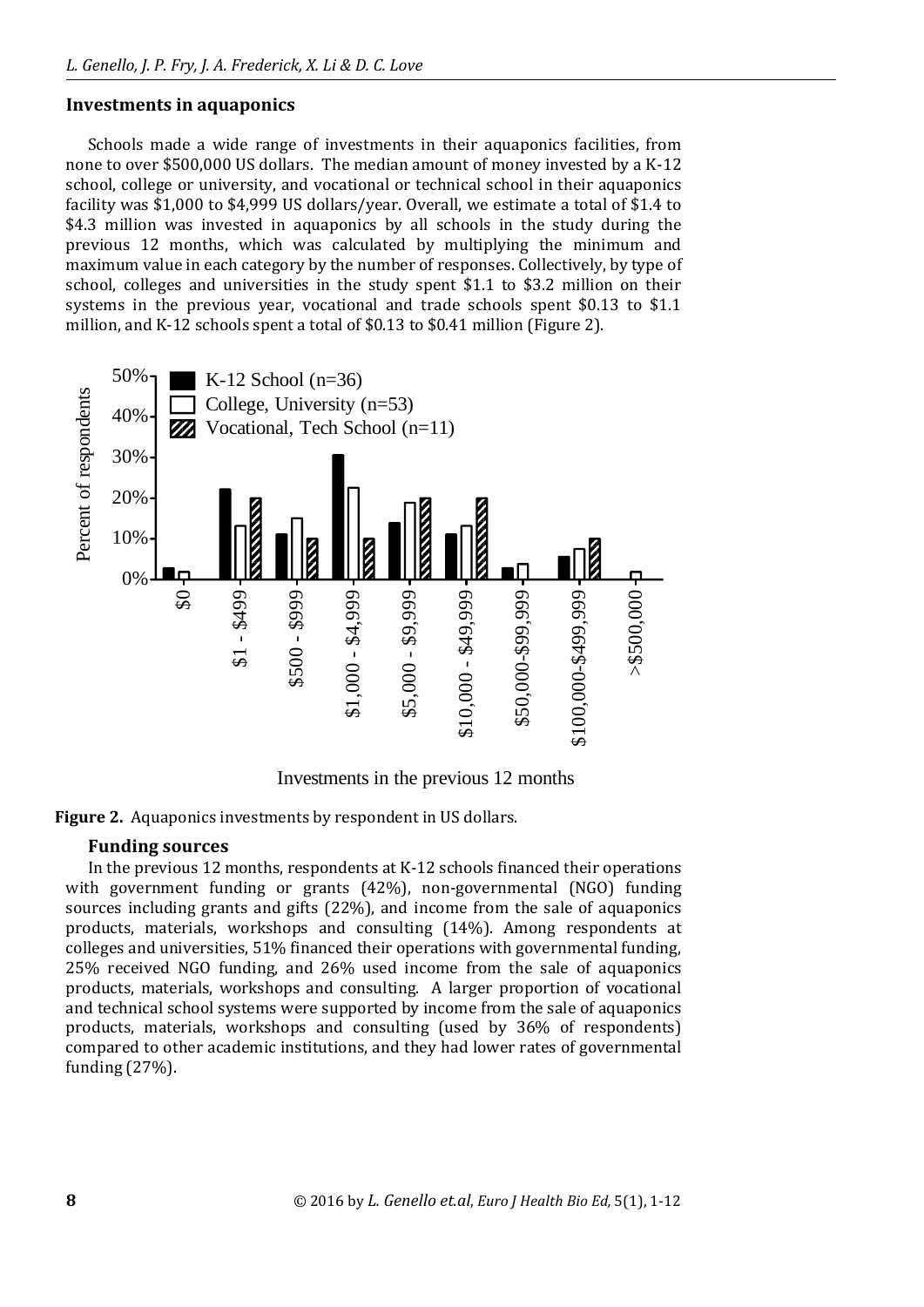## **DISCUSSION**

Aquaponics in education exists at a frequency and scale much greater than the few documented examples might suggest. Schools across the United States, and likely other countries, are using aquaponics as a tool to reach tens of thousands of students and working-age adults in a way that can complement the growth of school gardens. In general, subjects taught using aquaponics systems focused more exclusively on STEM topics and targeted older age groups than many soil-based school gardens. Aquaponics education was popular at both the college level and among K-12 schools, indicating that it is a technology that can be used to reach a wide age range. Surprisingly, many schools, particularly colleges and universities, were using their aquaponics systems to reach populations outside of their student body, indicating that aquaponics could provide a vehicle for community outreach for academic institutions.

## **K-12 schools**

Aquaponics education in K-12 schools is science-focused, project oriented, and geared primarily towards older students, setting it apart from the typical soil-based school garden. Aquaponics education in K-12 schools primarily targets high school students, predominately in  $11<sup>th</sup>$  and  $12<sup>th</sup>$  grade, and educators use the systems to teach a broad range of science subjects such as biology, chemistry, or agriculture. By contrast, the literature on soil-based school gardens reveals a focus on grades 8 and younger, and in addition to science courses, the gardens are also used to teach nutrition or humanities such as language arts (Williams & Dixon, 2013; Graham, Beall, Lussier McLaughlin, & Zidenberg-Cherr, 2005). Most K-12 aquaponics educators also used the aquaponics system as a venue for student research projects. Aquaponics education offers K-12 educators a technology-centric alternative to soilbased school gardens, and provides science-focused experiential learning opportunities for older students. In US states that adopt the Next Generation Science Standards, schools can also use aquaponics education as a tool to meet the new standards by providing a platform for project based learning opportunities that can help integrate cross cutting concepts with scientific and engineering practices. Aquaponics systems at K-12 schools were generally smaller than systems at colleges and universities or vocational schools. The cost of entry for aquaponics in the classroom was typically less than \$5,000 US dollars, and the average system size was 1,500 L, larger than a countertop system, but still small enough to fit in a classroom. Unlike soil-based gardens, aquaponics systems can be sited indoors, in greenhouses and in small spaces, offering year round access to the system and versatility for schools that may not have suitable outdoor spaces. These advantages must be weighed against the greater need for technical knowledge for some educators.

#### **Colleges and universities**

Respondents from colleges and universities used aquaponics to teach a widerange of science subjects and for self-guided research projects. Interest in aquaponics among colleges and universities parallels renewed interest in agriculture programs and teaching farms at institutions of higher learning. While many land-grant colleges are working to shift their focus back to teaching agriculture through demonstration, campus farms and sustainable food initiatives are also developing at private institutions throughout the country (Mazurkewicz, Harder, & Roberts, 2012; Barlett, 2011). In general, college and university aquaponics systems were larger and less integrated into the curriculum. Interdisciplinary subjects such as food systems and environmental science were

© 2016 by *L. Genello et.al*, *Euro J Health Bio Ed,* 5(1), 1-12 **9**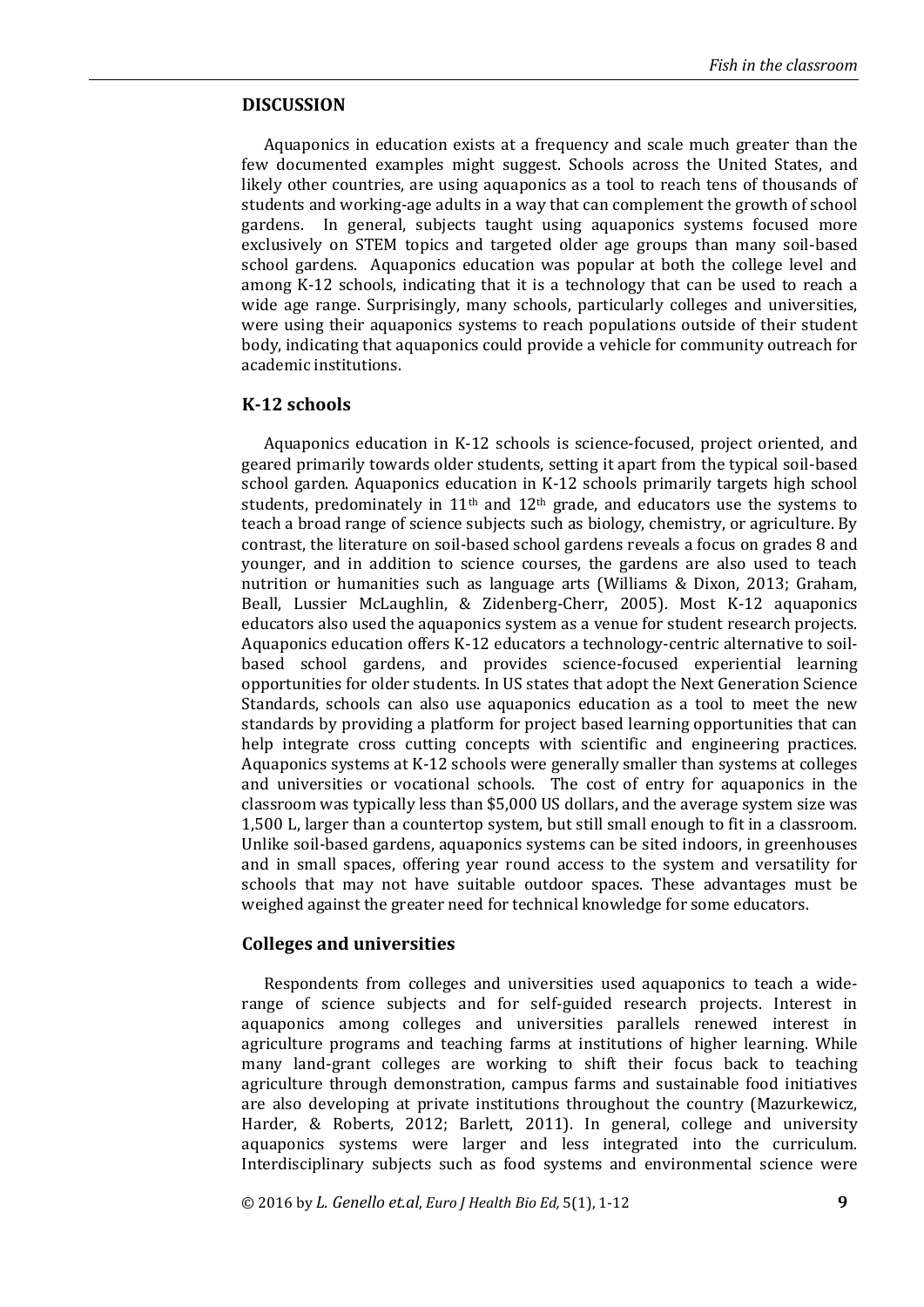taught using the aquaponics system more frequently at colleges and universities than they were at other school types, where the focus was more often on single discipline subjects such as chemistry or biology. Colleges and universities attracted more participants than any other facility type, including working-age adults and K-12 students, who do not attend the institution. This indicates that these programs can be used as vehicles for education and outreach to the broader community.

## **Vocational and technical schools**

Interestingly, while aquaculture has traditionally been taught at agriculture or vocational schools, only 11% of survey respondents represented vocational or tech schools. This low number may be due to the fewer number of vocational and technical schools overall compared to colleges and K-12 schools or our recruitment methods (see below). These institutions had notable differences compared to other schools. Vocational and technical schools invested more funds in their aquaponics systems and generated a greater proportion of their funding through sale of products produced in the aquaponics system. In general, the vocational school aquaponic systems were larger than those at K-12 schools, and displayed a very different pattern of subjects taught. Few vocational and technical schools used aquaponics systems to teach subjects other than aquaponics, indicating that for these educators aquaponics is a stand-alone subject and not a vehicle to address other STEM or food system topics. However, vocational and technical school respondents had a similar level of prior experience with aquaponics to the overall study population, indicating that aquaponics in the classroom is still relatively new for these institutions.

## **Respondents' knowledge**

Implementing aquaponics in classrooms is not without challenges; Hart, Webb, and Danylchuk (2013) report that technical difficulties, lack of experience and knowledge, and maintenance over holidays and vacations can pose significant barriers to teachers using aquaponics in education. The lack of knowledge and experience is also reflected in the common challenges to soil-based school gardens. In a survey of California principals in schools with a garden, Graham et al (2005) report that lack of a teacher's interest, knowledge, experience, and training were a barrier to successfully using the garden for academic instruction for 70% of respondents. The technical and interdisciplinary nature of aquaponics would increase the importance of knowledge and experience for educators practicing aquaponics. Most respondents to our survey were new to practicing aquaponics; the median respondent had less than or equal to three years experience. While we did not specifically ask about major challenges faced by respondents, when asked about their knowledge of six common aspects of operating a successful aquaponics system, most respondents across all school types felt confident in their abilities, despite limited experience. However, our survey only targeted educators who have operated aquaponics systems and not those who may have felt intimated by various barriers.

The availability of trainings, resources, and mentors could help offset potential knowledge barriers. Hart, Webb, and Danylchuk (2013) reported that educators were in need of community connections and support in regards to aquaponics systems. We found that educators most often turned towards the Internet, other growers, and print resources for technical assistance with aquaponics, indicating that these methods were the most effective for obtaining information.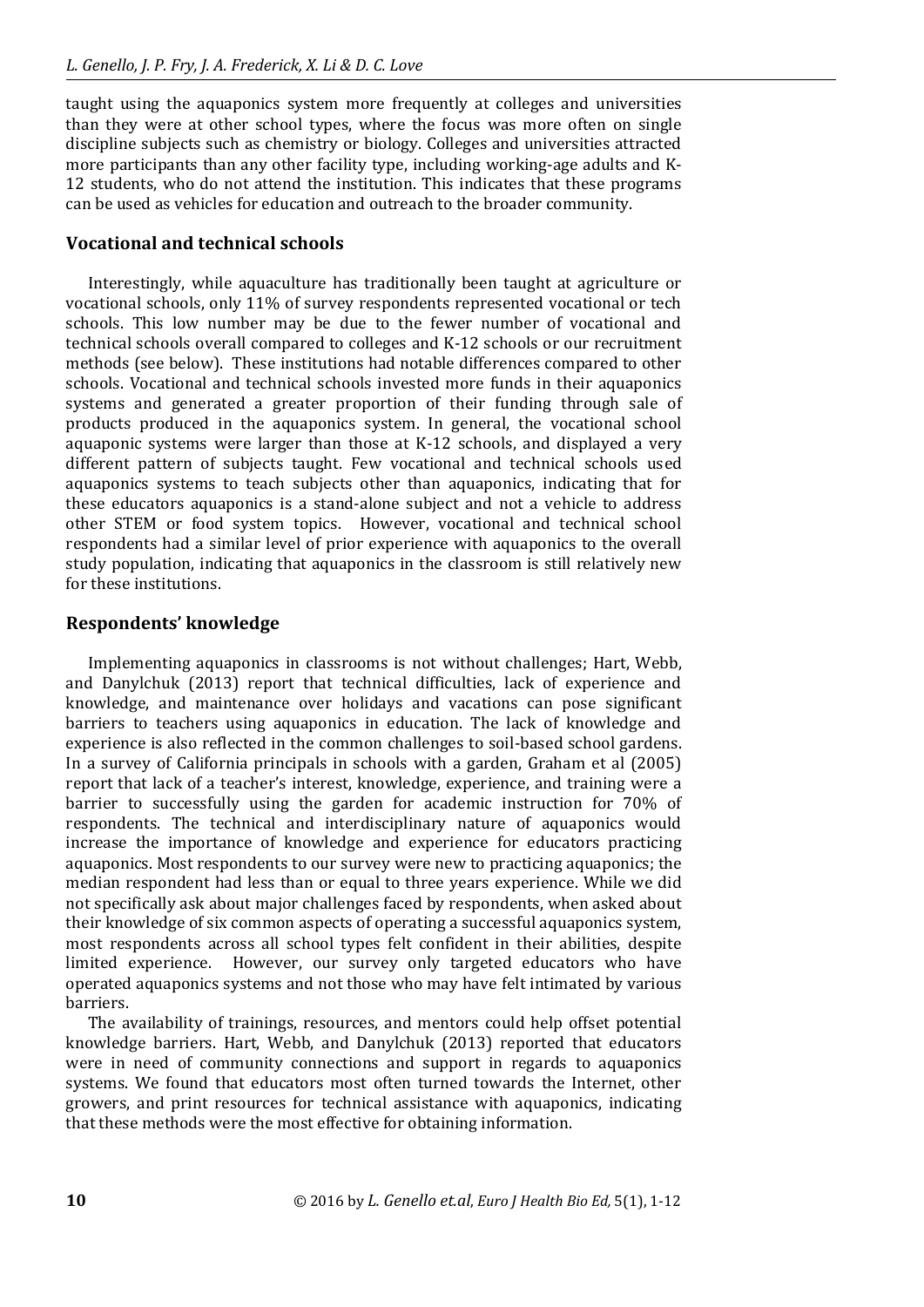## **Limitations**

The data for this analysis were taken from a larger survey of aquaponic growers, including those not involved in education, such as hobbyist and commercial farmers. As a result, our recruitment was focused on aquaponics organizations rather than schools, potentially leading to us missing some educators. Because of this recruitment method, we captured educators who were already engaged in an aquaponics network, perhaps leading to respondents having more confidence in their knowledge than educators who are not engaged with similar networks. Despite this limitation, we have captured a broad range of respondents representing a variety of academic institutions and geographic locations.

The impact of aquaponics on academic outcomes was beyond the scope of this research; however, there is a need for future work that examines how aquaponics in education affects academic outcomes, and in particular, how those outcomes compare to those of soil-based school gardens. As school gardens continue to spread, this technical alternative offers teachers a way to reach older student age groups and incorporate additional topics, including STEM subjects and student led research.

## **CONCLUSION**

This study is the first survey to present the demographics, target audiences, educational focus, experience, and funding sources of aquaponics educators in the US. These results are informative and can serve as a baseline for comparing future research and applied in other countries besides the US. Aquaponics is an emerging educational technology, and many participating educators are new to aquaponics, indicating a potential need for more training and technical support among educators. Aquaponics education is active in a variety of settings, with a range of investments and facility sizes. Continued collaboration and knowledge transfer among aquaponics educators and supporting organizations could enable the diffusion of best practices in education.

#### **ACKNOWLEGEMENT**

This work was funded by the Johns Hopkins Center for a Livable Future with a gift from the GRACE Communications Foundation who had no role in study design, data collection and analysis, decision to publish, or preparation of the manuscript.

#### **REFERENCES**

- Barlett, P. (2011). Campus sustainable food projects critique and engagement. *American Anthropologist*, *113*(1), 101- 115. http://dx.doi.org/10.1111/j.1548-1433.2010.01309.x
- Caldwell, J. (1998) Why use aquaculture as an educational tool? The Conservation Fund's Freshwater Institute, Shepherdstown, WVA
- Eatmon, T.J., Szymecki, S., Varrato, A. (2012). Aquaponics Update. *Allegheny College Civic Engagement Newsletter, Spring 2012*. Retrieved from http://sites.allegheny.edu/civicengagement/civic-engagement-newsletter/aquaponicsupdate/
- Frederick, J.A. (2005). Science in action: Tools for teaching urban aquaculture concepts. In B. Costa-Pierce, A. Desbonnet, P. Edwards, & D. Baker (Eds.), *Urban Aquaculture* (233- 246). Cambridge, MA: CABI Publishing.
- Graham, H., Beall, D.L., Lussier, M., McLaughlin, P., Zidenberg-Cherr, S. (2005). Use of school gardens in academic instruction. *Journal of Nutrition Education and Behavior*, *37*(3), 147-151.